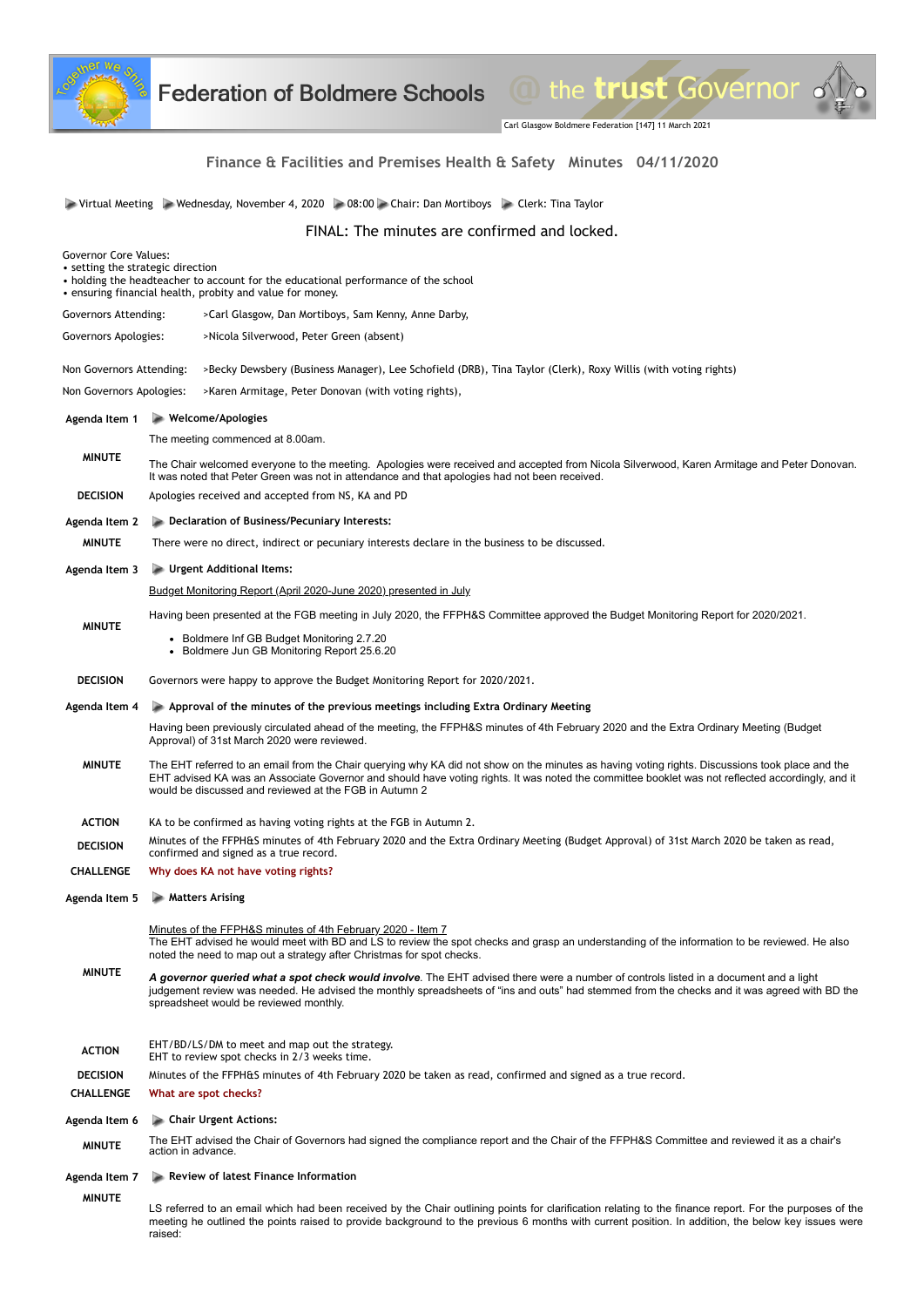- Work was required setting up the systems (budget setting/year end processes) as a result of workbooks being different and resulted in lots of investigation work. A pre plan review on the strategy was required to review impact there would be on year;
- The budget monitoring report had been completed for summer term in the new format;
- There had been issues around the funding streams which were promised and withdrawn due to Covid-19. No updates had been received from BCC other than a Section 251;
- Compliance returns had been completed. It was required to demonstrate the balance to allow the city to update their general ledger for income and expenditure for April 2020 to August 2020;
- Compliance Report was for information only;
- Cash flow had to be set up from the beginning. It was noted BD had received training to do it on a monthly basis in order to add value;
- The second return for Autumn (compliance return) had to be set up from the beginning to include changes received from the LA;
- An Enhanced Governor Monitoring return was required in the current half term along with a strategic 3-year forecast. It was noted Covid-19 had an impact on income and expenditure;
- A year-end review was required and plans were in place to review the budget planning for the new FY;
- The current focus was to review any concerns within the reports and set them as priority.

The EHT noted there was a requirement to complete a compliance report which had not been anticipated. In response LS advised the compliance return has been produced and submitted*.*

A governor noted the actuals within the report looked different and asked about the expenditure for next 6 months. The EHT advised supply staff would continue to be used to cover for staff absence. It was noted there were long term staffing issues within Busy Bodies which would also impact on the budget. It was noted school meals were down, and cleaning had seen a small increase on the quote due to lunchtime cleaning. There were increases in some services but savings in others. Cashflow in supply agency would be presented and 6 members of staff had been off in 2 weeks resulting in £4,000 agency costs. The EHT explained the government would not allow the school to furlough staff in busy bodies through Covid-19 due to being on the school grant and not paid by the LA. Busy Bodies were now at capacity and the overall staff costs were not currently being covered by the income.

*A governor asked if a review of Busy Bodies could take place,* the EHT advised of the issues with mixing bubbles and the need to deep clean. They were satisfied the risks the children were being exposed to was minimal and risks for staff was much higher and could impact on costs due to staffing. It was noted a review would be conducted with the Chair and LS.

*A governor noted the staffing costs in Juniors was higher than infants and asked for clarification.* The EHT advised juniors had additional teachers in Y4.

LS advised conversations had taken place with direct supervision who provided school meals, and it was confirmed they would not charge schools for the labour element over the summer term, resulting in costs saved.

SK advised governors, to ensure bubbles were being protected the school did not use agency staff to cover when staff were self-isolating and awaiting outcome of covid tests. She gave thanks to staff who provided support and cover under those circumstances.

# **Financial Monitoring Report 2020/2021 and Strategic Financial Forecast 2021/22**

Having been circulated ahead of the meeting, LS noted the following key points:

#### **Appendix A Juniors**

- A complete review of the funding streams in line with the DfE would take place;
- Salaries had been input up to 30 September 2020;
- Bank balances had been included as at Appendix C;
- The salary control balance was zero which confirmed the salaries had been posted and were up to date;
- The year-end balance at 31 March 2021 was £20,551 which was a change to the previous year;
- The carry forward for the current year would be reflected over the next few months due to costs aligned to Covid-19;
- There were no concerns with pupil numbers.

The Chair noted the projected balance assumed income would be received from busy bodies, but it was confirmed that would not be the case. It was noted to end the year in accumulative deficit would be as a result of Covid-19. LS reassured governors' other schools would also be in deficit so were not alone. It was noted the underfunding/teachers' pay settlements would also contribute to deficits which had not been included in the budget.

The EHT added £43,000 additional funding was owed into the BIB. £30,000 should have been received already and £13,000 should be received before Christmas. It was noted the need to look at income and how it affected the costs.

## **Appendix B Juniors**

LS provided a detailed overview of the report and the key points were raised:

- The Admin clerical had reduced by £29,000 and required committee approval. It was noted other costs were within the EHT approval limit;
- Additional teaching staff were to be approved by governors;
- The projection forecast for staff on maternity leave were costed at full value and there were potential savings.
- There were potential savings throughout the year with agency costs;
- In service training assumed full spends;
- Curriculum had a balance remaining and would be reviewed by the Spring term. The EHT advised the deadline provided was 31st January  $2021$
- There were highlighted areas of overspend and LS provided governors with an overview. It was noted the need to investigate why there was an overspend on water;
- Rechargeable expenditure funds had been placed in miscellaneous income and there was work to be done recharging it;
- There had been savings made on swimming pool hire.

BD advised governors there was a savings of £30,000 across both schools but invoices have not been received.

## **Infants Report**

LS provided a detailed overview of the report and the key points were raised:

- in year deficit was £63,000, and the potential surplus carry forward for 31 March 2021 was £84,425;
- Page 1 of Bank Reconciliation (Appendix C) would need to be adjustment to include pupil numbers as per "Section 251". It was noted there was an early year's data collection tool which needed to be completed to prevent loss of funding;
- Appendix B was reviewed and it was noted the areas for approval. LS provided a detailed overview of the report and the key points were raised:
- Teaching staff would increase by £13,391 and others were below £10,000;
- It was noted the charges for the Clerk to Governing Body salary of £4,961 had been assigned to infants which was incorrect, and should only be a shared portion across both schools;
- Guidance received from the DfE advised the school would receive extra Pupil Premium funding of £14,795

Following a review of Appendix E *a governor enquired to why the cleaning company costs appeared different on the infants report* and the EHT provided clarification.

The Chair acknowledged the overspend in the forecast, and advised the potential to go into deficit in the year would be due to Covid-19 costs and it was agreed to record costs separately. The Chair also suggested writing to BCC to advise of issues faced with the school obtaining information they required, and noted the importance to support the staff.

LS and BD left the meeting.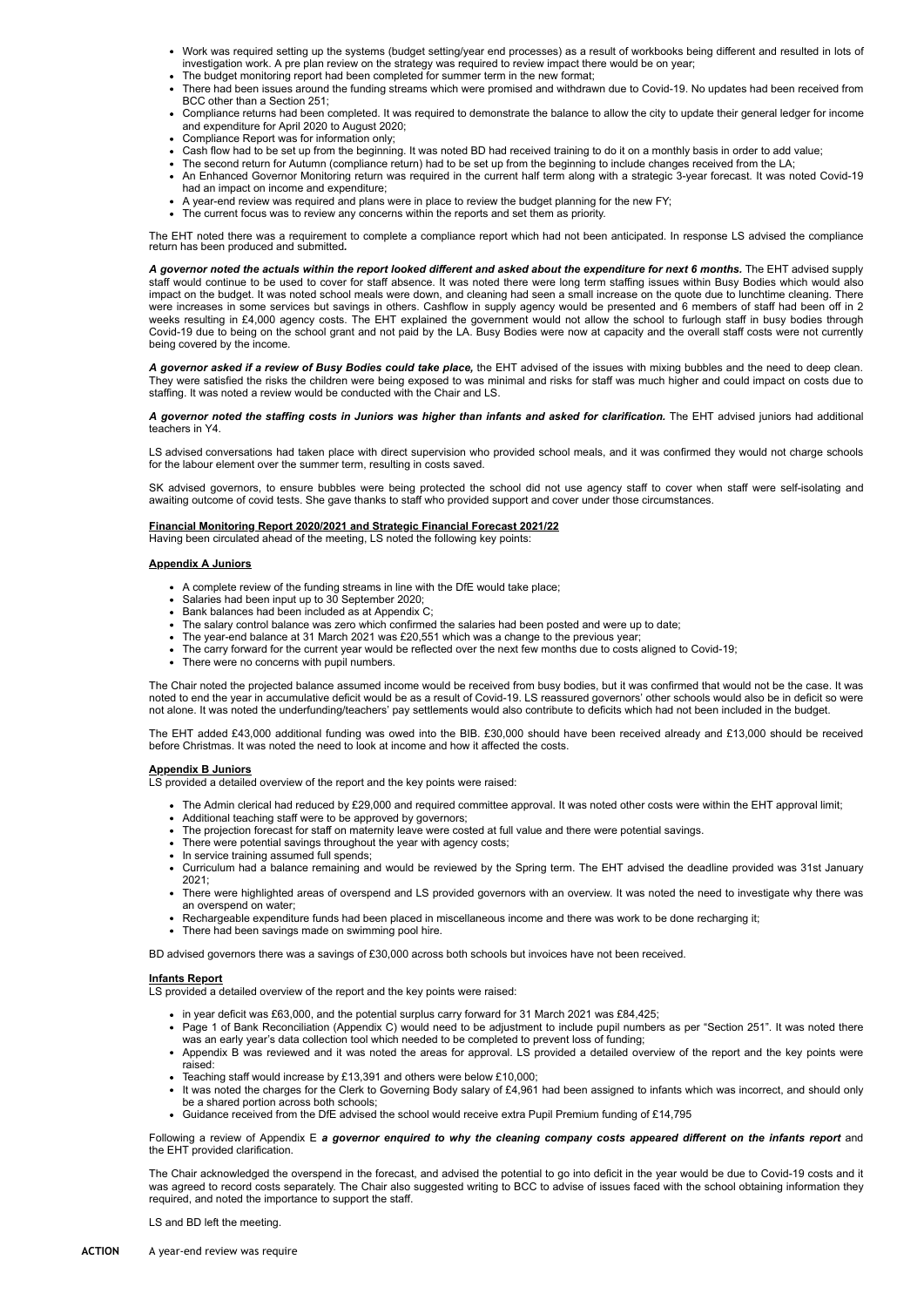|                  | Enhanced Governor Monitoring return was required in the current half term<br>Curriculum balance to be reviewed by Spring term<br>A review of busy bodies to be conducted with the EHT/Chair/LS                                                                                                                                                                                                                                                                                                                                   |
|------------------|----------------------------------------------------------------------------------------------------------------------------------------------------------------------------------------------------------------------------------------------------------------------------------------------------------------------------------------------------------------------------------------------------------------------------------------------------------------------------------------------------------------------------------|
|                  | A pre plan review on the strategy is required.<br>Letter to BCC advising of issues faced obtaining information.                                                                                                                                                                                                                                                                                                                                                                                                                  |
|                  | BD to keep a separate record of Covid related costs.<br>Write to BCC advising of issues faced with not obtaining school information.                                                                                                                                                                                                                                                                                                                                                                                             |
| <b>DECISION</b>  | To receive and accept the Infant Compliance Report Autumn 2020, Infant Budget Monitoring report April - 19th October 2020, the Junior<br>Compliance Report Autumn 2020 and the Junior Budget Monitoring report April - 19th October 2020                                                                                                                                                                                                                                                                                         |
| CHALLENGE        | Could a review of Busy Bodies take place?<br>Should the staffing costs in Juniors be higher than Infants?<br>Why are cleaning costs on the infants report showing different to juniors?                                                                                                                                                                                                                                                                                                                                          |
| Agenda Item 8    | Review of Head Teachers Delegation Sheet                                                                                                                                                                                                                                                                                                                                                                                                                                                                                         |
| <b>MINUTE</b>    | There were no updated to be given.                                                                                                                                                                                                                                                                                                                                                                                                                                                                                               |
| Agenda Item 9    | School Financial Values Standard                                                                                                                                                                                                                                                                                                                                                                                                                                                                                                 |
| <b>MINUTE</b>    | The EHT advised the SFVS recorded the checks in relation to last years trading and woud be signed by the EHT, GB and DM.                                                                                                                                                                                                                                                                                                                                                                                                         |
| <b>ACTION</b>    | SVFS to be signed by EHT, GB, DM.                                                                                                                                                                                                                                                                                                                                                                                                                                                                                                |
| <b>DECISION</b>  | Agreed to accept the above.                                                                                                                                                                                                                                                                                                                                                                                                                                                                                                      |
|                  | Agenda Item 10 > SIP Update, Cost and Consideration                                                                                                                                                                                                                                                                                                                                                                                                                                                                              |
|                  | The EHT referred to the SIP report, having been circulated ahead of the meeting for Governors to review. The EHT advised governors, due to the<br>priorities relating to the current circumstances with Covid-19, the SIP was to be uploaded to the website. He advised the priorities on the SIP did not<br>have an impact on costs and they had worked hard to ensure parallel teaching across both schools. SK noted there was a need to support and move<br>forward with the education assessment as they would normally do. |
| <b>MINUTE</b>    | The EHT advised the SIP would be updated to include the allocation of the school catch up plan. He noted an application had been submitted to the<br>National Tutoring Programme (NTP) and support received would be subsided. Intervention groups with staff had been implemented until an outcome<br>was received by the NTP and an approved application would provide £28,000 of tuition funds to both schools.                                                                                                               |
|                  | The Chair recognised the priorities the school had faced and gave thanks to all staff involved.                                                                                                                                                                                                                                                                                                                                                                                                                                  |
| <b>ACTION</b>    | Catch Up Funding to be discussed at the E&S Committee                                                                                                                                                                                                                                                                                                                                                                                                                                                                            |
| <b>DECISION</b>  | SIP to be uploaded to the school website.<br>Governors agreed the funding for the SIP was reasonable.                                                                                                                                                                                                                                                                                                                                                                                                                            |
| Agenda Item 11   | Premises, Furniture, Fixtures & Fittings                                                                                                                                                                                                                                                                                                                                                                                                                                                                                         |
|                  | The EHT explained the schools water costs had increased due to a leak in the sewage drain. He advised he had spoken with the team who installed                                                                                                                                                                                                                                                                                                                                                                                  |
| <b>MINUTE</b>    | the drains who had not fitted correctly. An investigation was underway and the quote to fix it would be £7,000. The EHT advised discussions were<br>taking place with the LA to fix the pipe on the grounds it posed a Health and Safety risk to the school.                                                                                                                                                                                                                                                                     |
|                  | Agenda Item 12 > Health, Wellbeing and Safety                                                                                                                                                                                                                                                                                                                                                                                                                                                                                    |
|                  |                                                                                                                                                                                                                                                                                                                                                                                                                                                                                                                                  |
|                  | In the absence of the Health, Wellbeing and Safety Governor, the EHT confirmed the Covid-19 Risk Assessment would be updated by the SLT to<br>take into consideration recent changes. Governors were advised of the following key updates:                                                                                                                                                                                                                                                                                       |
|                  | • One vulnerable member of staff was working from home;<br>• Staff were feeling apprehensive. There were high levels of anxiety in relation to the pressures staff faced as a result of covid;<br>• It was felt education have been forgotten and there was no updated guidance received from the LA to support schools;<br>• There was little PPE being received from the LA.                                                                                                                                                   |
| <b>MINUTE</b>    | The EHT went on to say all staff were doing a job under the circumstances. SK noted in order to support staff with their wellbeing they had<br>implemented "wellbeing meetings" every fortnight to discuss any concerns staff had.                                                                                                                                                                                                                                                                                               |
|                  | The Chair enquired to what support the GB could provide, the EHT explained they were protecting staff where possible within bubbles but it was<br>circumstantial due to the national lockdown, and nothing could be done other than to provide emotional support. It was noted the need to continue to<br>support staff with time out of classes and to keep communication lines open.                                                                                                                                           |
|                  | A governor enquired to the feedback received from parents evening, the EHT explained parents had been really supportive and grateful for the<br>hard work staff have put in. It was noted parents gave praise, acknowledgement and kind words had been received which staff were grateful for.                                                                                                                                                                                                                                   |
| <b>ACTION</b>    | Risk Assessment to be updated to include the recent changes.                                                                                                                                                                                                                                                                                                                                                                                                                                                                     |
| <b>CHALLENGE</b> | How can the GB support you/staff?<br>What feedback from parents evening have you received?                                                                                                                                                                                                                                                                                                                                                                                                                                       |
| Agenda Item 13   |                                                                                                                                                                                                                                                                                                                                                                                                                                                                                                                                  |
|                  | $\triangleright$ Staffing                                                                                                                                                                                                                                                                                                                                                                                                                                                                                                        |
| <b>MINUTE</b>    |                                                                                                                                                                                                                                                                                                                                                                                                                                                                                                                                  |
|                  | <b>Staffing Update/Teachers Pay Award 2020</b><br>The EHT referred to the anonymised pay outcomes reports, having been circulated ahead of the meeting for Governors to review. The EHT advised<br>between a 2.5%-5.5% had been awarded to be paid in November, backdated to 1st September 2020                                                                                                                                                                                                                                  |
|                  | The resignation of NS had been received and had been circulated to parents via the newsletter. Karen Welch would cover the role on an interim<br>basis which had been approved as a Chair's action by the Chair of Governors and Chair of the FFPH&S Committee. The role would be<br>advertised externally and internally and on a fixed term contract to be reviewed.                                                                                                                                                           |
|                  | A further discussion took place see Confidential Minute (Held Separately and not for publication).                                                                                                                                                                                                                                                                                                                                                                                                                               |
|                  | <b>Review staffing structure and TLR's</b><br>The EHT gave an overview on costs and explained the reasons for the increases proposed.                                                                                                                                                                                                                                                                                                                                                                                            |